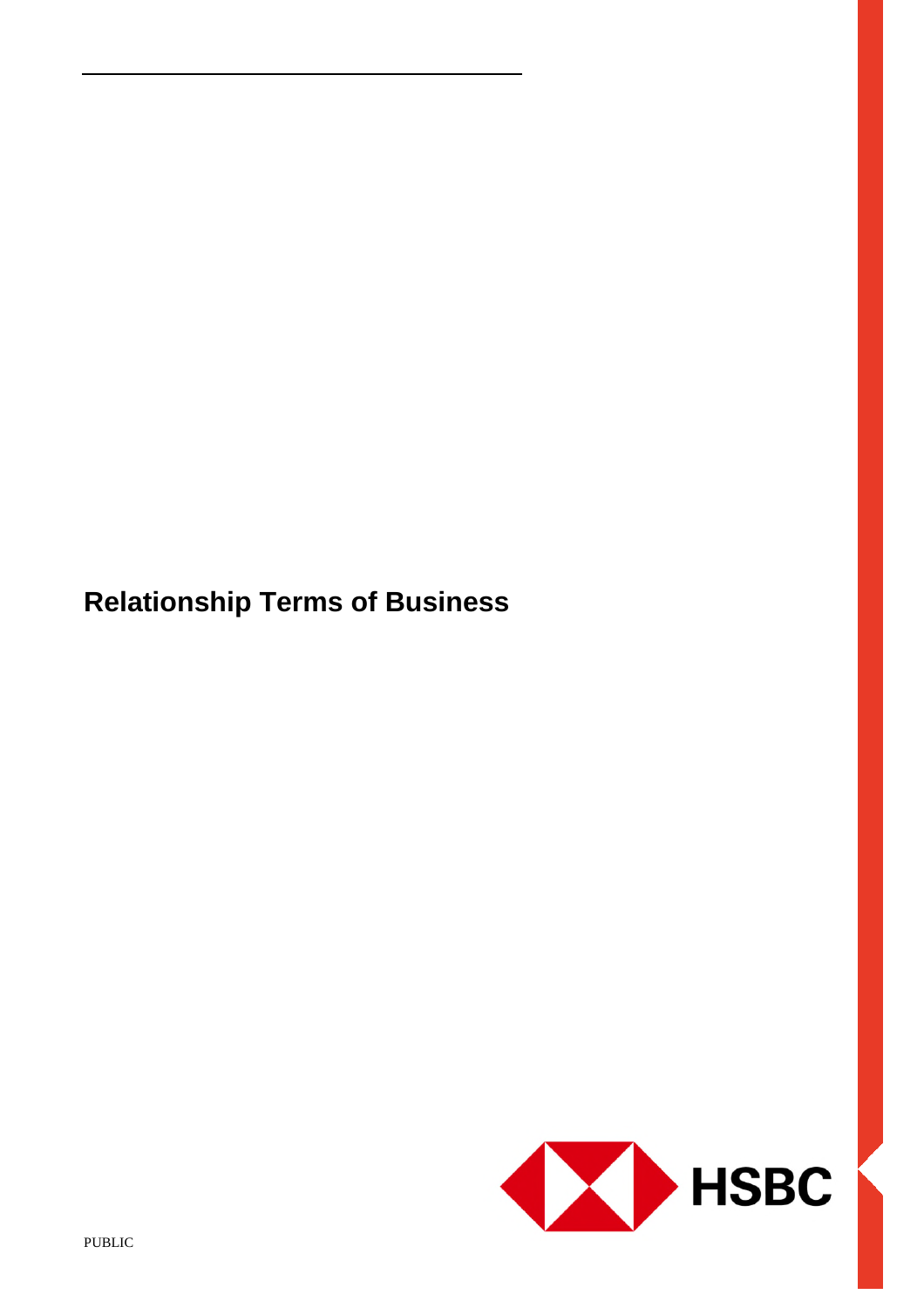### **1. TERMS OF BUSINESS**

- 1.1 These terms of business, together with any schedules, supplemental terms, and accompanying documents, as introduced, amended or supplemented from time to time (the "**Terms**") will govern your banking relationship with HSBC Bank (China) Company Limited ("**HSBC**" or "we") and the Services you receive from HSBC, from time to time.
- 1.2 These Terms govern how HSBC will use your information and that of your Connected Persons. By using the Services, you agree, that HSBC and members of the HSBC Group shall use Customer Information in accordance with these Terms.
- 1.3 These Terms will (i) supplement any terms of business provided to you, and any product documentation in place between us, whether such terms of business and/or product documentation is entered into before, on or after the date of these Terms, and will (ii) be in addition to the terms and conditions in all other agreements, express or implied, and whether entered into before, on or after the date of these Terms, between us.
- 1.4 These Terms supersede all provisions previously in force between you and HSBC concerning the subject matter covered by these Terms, in particular to the extent of any conflict or inconsistency.
- 1.5 These Terms shall prevail in the event of any conflict or inconsistency between any of these Terms and those in any other service, product, business relationship, account or agreement between you and HSBC (the "Other Terms"), whether entered into before, on or after the date of these Terms, notwithstanding the existence of any contrary provisions in such Other Terms regarding conflict or inconsistency between such Other Terms and these Terms. Any consents, authorisations, HSBC requested waivers and permissions that you have already provided in relation to Customer Information shall continue to apply in full force and effect, to the extent permissible by applicable local law.
- 1.6 Notwithstanding any other provisions under these Terms, these Terms shall not affect or impair HSBC's rights under any other documents.

#### 1.7 INTERPRETATION

- (a) References to "the **Customer**" or "**you**" shall mean you.
- (b) The definitions set out in **Definitions Schedule** will apply except where the context requires otherwise.
- (c) Clause headings are included for convenience and do not affect interpretation.
- (d) A reference to these Terms includes any variation, supplement, novation or replacement of any of them.
- (e) References to a person include a sole proprietorship partnership, body corporate, an unincorporated association or an authority and include that person's executors, administrators, successors, substitutes (including, without limitation, persons taking by novation) and assigns.

### **2. COLLECTION, PROCESSING AND SHARING OF CUSTOMER INFORMATION**

**This Clause 2 and the HSBC's Personal Information and Privacy Protection Policy (the Customer and Connected Persons may ask for a copy of the said policy or check the same at HSBC's website www.hsbc.com.cn) explains how HSBC will use information about the Customer and Connected Persons. By using the Services, the Customer agrees that HSBC and members of the HSBC Group may use Customer Information in accordance with this Clause 2 and HSBC's Personal Information and Privacy Protection Policy.**

**Customer Information will not be disclosed to anyone (including other members of the HSBC Group), other than where:**

- **HSBC is legally required to disclose;**
- **HSBC has a public duty to disclose;**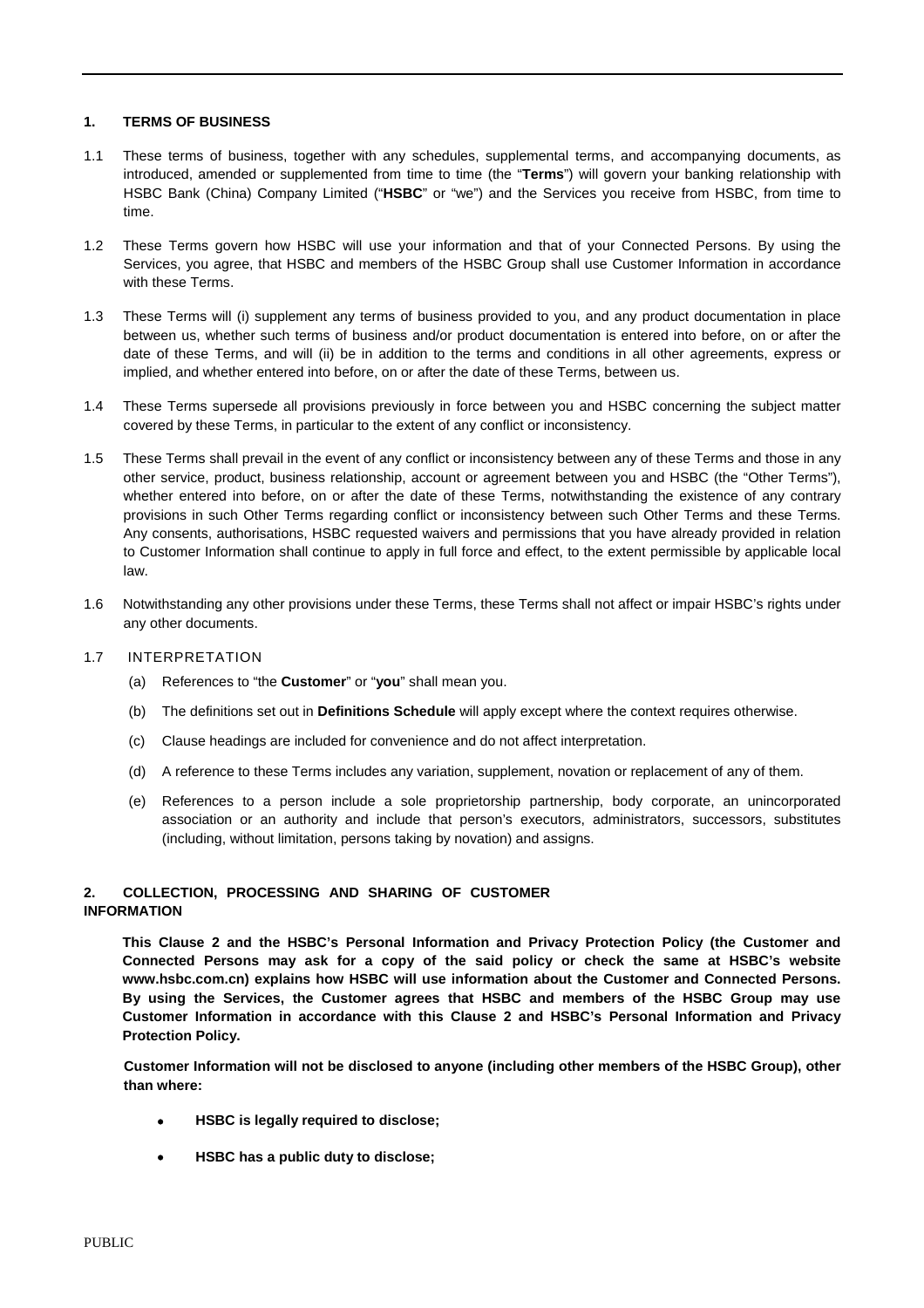- **the disclosure is made with the Customer consent; or**
- **it is disclosed as set out in this Clause 2.**

### 2.1 **COLLECTION**

**HSBC and other members of the HSBC Group may collect, use and share Customer Information. Customer Information may be requested from you (or a person acting on your behalf), or may also be collected by or on behalf of HSBC, or members of the HSBC Group, from other sources (including from publically available information), generated or combined with other information available to HSBC or any member of the HSBC Group.**

### 2.2 **PROCESSING**

**HSBC and/or members of the HSBC Group may process, transfer and disclose Customer Information in connection with the following Purposes (the "Purposes"):**

- **(a) for the provision of Services and to approve, manage, administer or effect any transactions that you request or authorise;**
- **(b) meeting Compliance Obligations;**
- **(c) conducting Financial Crime Risk Management Activity;**
- **(d) collecting any amounts due from you;**
- **(e) conducting credit checks and obtaining or providing credit references;**
- **(f) enforcing or defending our rights, or those of a member of the HSBC Group;**
- **(g) for our internal operational requirements or those of the HSBC Group (including credit and risk management, system or product development and planning, insurance, audit and administrative purposes);**
- **(h) maintaining HSBC Group's overall relationship with you (to the extent permitted by Laws) marketing or promoting financial services (including the Services) or related products to the Customer or Connected Persons, and conducting market research, and/or**
- **(i) obtaining or utilizing administrative, telecommunications, computer, payment, data storage, processing, outsourcing and/or other services.**

### 2.3 **SHARING**

**By using the Services, you agree that HSBC may, to the extent not prohibited by the laws of the People's Republic of China, (as necessary and appropriate for the Purposes) transfer and disclose any Customer Information, including to the following recipients globally (who may also process, transfer and disclose such Customer Information for the Purposes):**

- **(a) any member of the HSBC Group;**
- **(b) any sub-contractors, agents, service providers, or associates of the HSBC Group (including their employees, directors and officers);**
- **(c) any Authorities;**
- **(d) anyone acting on your behalf, payment recipients, beneficiaries, account nominees, intermediary, correspondent and agent banks (eg: for CHAPS, BACS, SWIFT), clearing houses, clearing or settlement systems, market counterparties, upstream withholding agents, swap or trade repositories, stock exchanges, companies in which you have an interest in securities (where such securities are held by HSBC for you);**
- **(e) any party acquiring an interest in or assuming risk in or in connection with the Services;**
- **(f) other financial institutions, credit reference agencies or credit bureaus (including without limitation the People's Bank of China's credit information database), for obtaining or providing credit references;**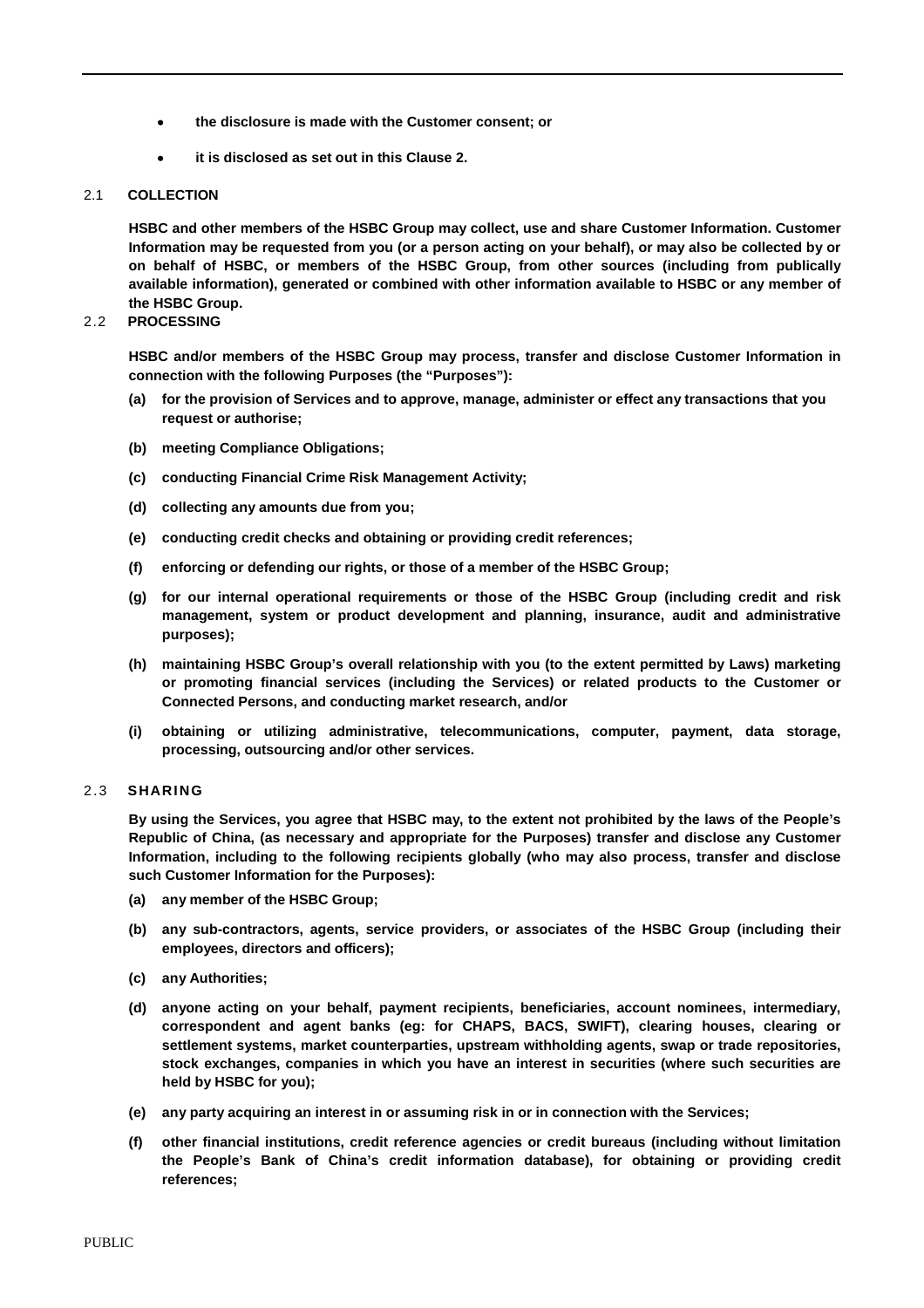- **(g) any third party fund manager providing you with asset management services;**
- **(h) any introducing broker to whom HSBC provides introductions or referrals;**
- **(i) in connection with any HSBC business transfer, disposal, merger or acquisition,**

**wherever located, including in jurisdictions which do not have data protection laws that provide the same level of protection as the jurisdiction in which the Services are supplied.**

### **CUSTOMER OBLIGATIONS**

- 2.4 **You agree to provide Customer Information and other materials promptly (no later than 5-business days or a shorter period as required by Laws) in accordance with Laws, these Terms or HSBC's reasonable requirements. You agree to inform HSBC promptly in writing and carry out alteration formalities in the manner as described above, if there are any changes to Customer Information and any other materials supplied to HSBC or a member of the HSBC Group from time to time, and to respond promptly to any request from HSBC or a member of the HSBC Group.**
- 2.5 **You confirm that every Connected Person whose information (including Personal Data or Tax Information) you (or anyone on your behalf) have provided, or will from time to time provide to HSBC or a member of the HSBC Group has been notified of and agreed to the processing, disclosure and transfer of their information as set out in these Terms. You shall, at the same time, advise Connected Persons that they may have rights of access to, and correction of, their Personal Data.**
- 2.6 **You acknowledge that where:**
	- **(1) you fail to provide or change Customer Information or other materials in accordance with these Terms, or**
	- **(2) you withhold or withdraw any consents which HSBC may need to process, transfer or disclose Customer Information for the Purposes (except for purposes connected with promoting products and services to the Customer), or**
	- **(3) HSBC, or a member of the HSBC Group, has suspicions regarding the possible commission of Financial Crime or a Customer presents a potential Financial Crime risk to a member of the HSBC Group,**
	- **(4) HSBC reasonably considers that any event or circumstance set out below occurs:**
		- **(a) HSBC is reasonably suspicious that the Customer is likely to commit or be related to Financial Crime or other illegal activity, or the Customer or any transaction in which it is involved may be related to sanctions in accordance with Laws.**
		- **(b) the Customer does not comply with any other provisions in these Terms or any other agreements or documents signed with HSBC;**
		- **(c) HSBC is required to take relevant action under Laws or by Authorities; or**
		- **(d) any reputational, financial or other lawful rights and interests of HSBC, its staff or agent may be prejudiced without the taking of relevant actions.**

### **HSBC may:**

- **(a) be unable to provide new, or continue to provide all or part of the, Services to you and reserves the right to terminate its business relationship with you;**
- **(b) take actions necessary for HSBC or a member of the HSBC Group to meet the Compliance Obligations; and/or**
- **(c) block, transfer or close your account(s).**

**In addition, your failure to supply your, or your Connected Person's, Tax Information and accompanying statements, waivers and consents, or other relevant circumstances relating to you or your Connected**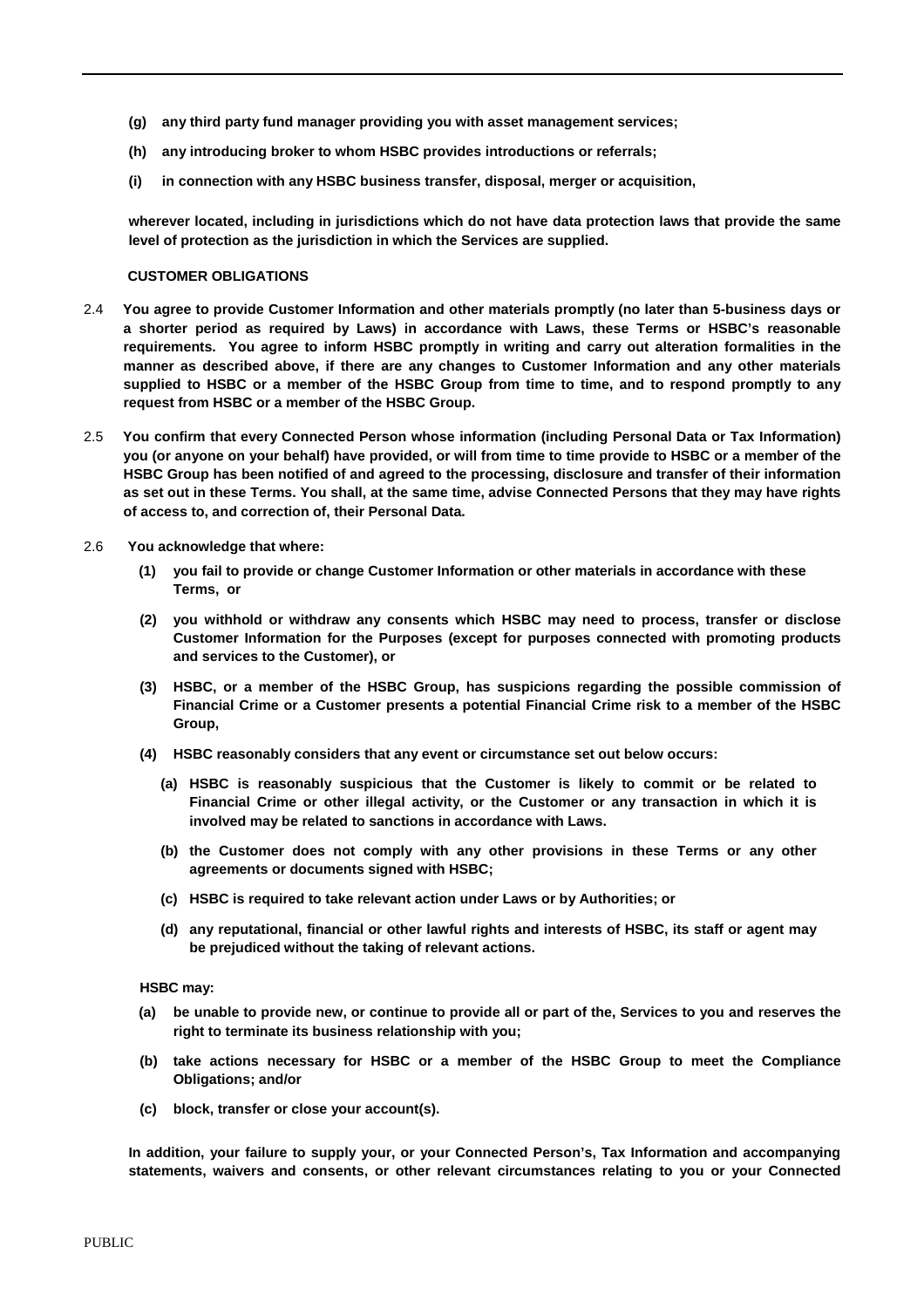**Persons, may result in HSBC making its own decision with respect to your status, or that of your Connected Persons, including whether to report you to a Tax Authority, and may require HSBC or other persons to withhold amounts as may be legally required by any Tax Authority and paying such amounts to any Tax Authority or to take any of the other measures set out in (a) through (c) above.**

### **3. DATA PROTECTION**

**Whether it is processed in a home jurisdiction or overseas, in accordance with applicable data protection legislation, Customer Information will be protected by a strict code of secrecy and security which all members of the HSBC Group, their staff and third parties are subject to.**

## **4. FINANCIAL CRIME RISK MANAGEMENT ACTIVITY**

4.1 **HSBC, and members of the HSBC Group, are required, and may take any action they consider appropriate, to meet Compliance Obligations in connection with the detection, investigation and prevention of Financial Crime ("Financial Crime Risk Management Activity").**

**Such action may include, but is not limited to: (a) screening, intercepting and investigating any instruction, communication, drawdown request, application for Services, or any payment sent to or by you, or on your behalf, (b) investigating the source of or intended recipient of funds, (c) combining Customer Information with other related information in the possession of the HSBC Group, and/or (d) making further enquiries as to the status of a person or entity, whether they are subject to a sanctions regime, or confirming a Customer's identity and status.**

4.2 **Exceptionally, our Financial Crime Risk Management Activity may lead to us delaying, blocking or refusing the making or clearing of any payment, the processing of your instructions or application for Services or the provision of all or part of the Services. To the extent permissible by law, neither HSBC nor any other member of HSBC Group shall be liable to you or any third party in respect of any loss whether incurred by you or a third party caused in whole or in part in connection with the undertaking of Financial Crime Risk Management Activity.**

# **5. TAX COMPLIANCE**

**You acknowledge that you are solely responsible for understanding and complying with your tax obligations (including but not limited to, tax payment or filing of returns or other required documentation relating to the payment of all relevant taxes) in all jurisdictions in which those obligations arise and relating to the opening and use of account(s) and/or Services provided by HSBC and/or members of the HSBC Group. Each Connected Person acting in their capacity as a Connected Person (and not in their personal capacity) also makes the same acknowledgement in their own regard. Certain countries may have tax legislation with extra-territorial effect regardless of your or your Connected Person's place of domicile, residence, citizenship or incorporation. Neither HSBC nor any member of the HSBC Group provides tax advice. You are advised to seek independent legal and/or tax advice. Neither HSBC nor any member of the HSBC Group has responsibility in respect of your tax obligations in any jurisdiction which they may arise including, without limitation, any that may relate specifically to the opening and use of account(s) and/or Services provided by HSBC and/or members of the HSBC Group.**

## **6. BEARER SHARES**

If you or any of your shareholder (whether direct or indirect) is a company incorporated in a jurisdiction that permits issuance of bearer shares, you confirm and warrant that neither you nor such shareholder have issued any bearer shares and further undertake that you will notify us promptly if you or such shareholder issue or convert any of your or the shareholder's shares to.

# **7. CHARGES**

**HSBC's charges will take effect from time to time pursuant to the provisions of Clause 8.2 below, and a list is available upon request from any branch of HSBC in the Mainland China.**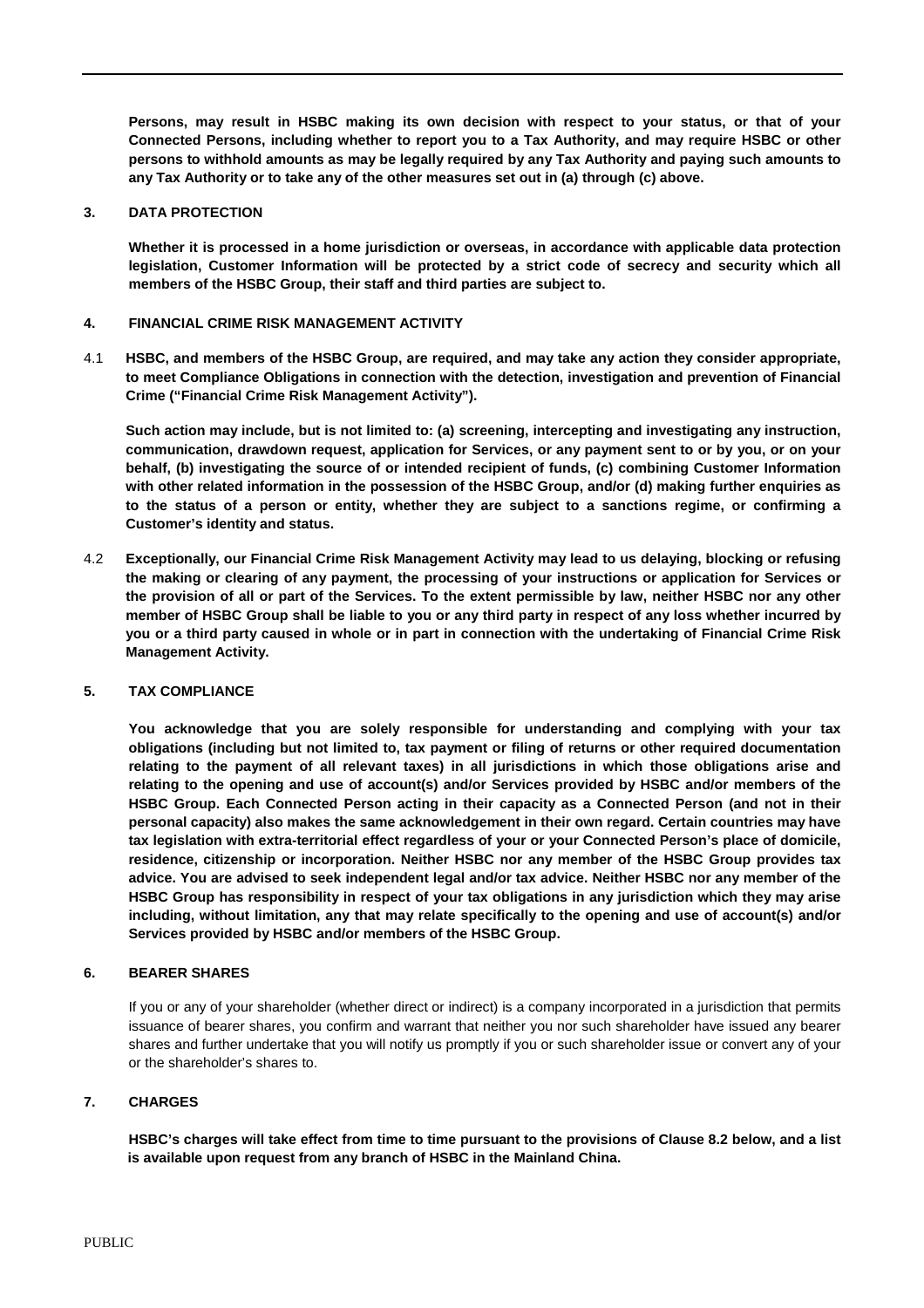### **8. MISCELLANEOUS**

### 8.1 **SURVIVAL UPON TERMINATION**

Clauses 1 to 4 and 8 of these Terms shall survive the termination of these Terms, any termination by HSBC or a member of the HSBC Group of the provision of any Services to you or the closure of your accounts.

### 8.2 **VARIATION**

**The terms herein and those pertaining to any service provided by HSBC may, at HSBC's sole discretion, be changed from time to time by way of publishing, placing or displaying announcements or notices on HSBC's websites or in HSBC's premises or sending notice to the Customer in such other method as HSBC may decide.**

### 8.3 **ASSIGNMENT**

The obligations under these Terms bind you and your respective successors, permitted assigns and personal representatives as applicable. You may not novate or assign any of your rights and/or obligations under these Terms without our prior written consent.

### 8.4 **NOTICE**

- (1) The Customer warrants that all particulars given to HSBC *(whether in an account opening form or otherwise)* are, to the best of the Customer's knowledge, accurate.
- (2) The Customer undertakes to notify HSBC in writing of any change of address or other pertinent particulars recorded with HSBC.
- (3) Any letter or notice delivered to the registered address of the Customer or the address notified by the Customer to HSBC, whether or not received as signed and acknowledged by the Customer, shall be deemed to have been duly delivered to the Customer.
- (4) Where in HSBC's opinion communications sent to the last address registered with HSBC will fail to reach the Customer, HSBC may in its sole discretion stop sending further communication (including without limitation account statements, debit/credit advices and other communications) to such address or the Customer.
- (5) You confirm that, for this purpose, you have regular access to the internet and consent to HSBC providing you with information by posting such information on HSBC's website at [www.hsbc.com.cn.](http://www.hsbc.com.cn/)

## 8.5 **RIGHTS AND REMEDIES**

The rights and remedies herein are cumulative and not exclusive of any rights or remedies provided by law. No failure to exercise or delay in exercising the same shall operate as a waiver thereof, nor shall any single or partial exercise thereof preclude any other or further exercise thereof.

## 8.6 **WAIVER**

In the event that any party fails, or delays, to exercise a right under these Terms, that party may still exercise that right later. Any waiver of any right shall be in writing and limited to the specific circumstances.

## 8.7 **SEVERABILITY**

Each provision of these Terms is severable and if any provision is or becomes illegal, invalid or unenforceable in any jurisdiction, that provision is severed only in that particular jurisdiction. All other provisions shall continue to have effect.

### 8.8 **FURTHER ASSURANCES**

You shall from time to time execute such documents and perform such acts and things as we may reasonably require to give full effect to the provisions of these Terms.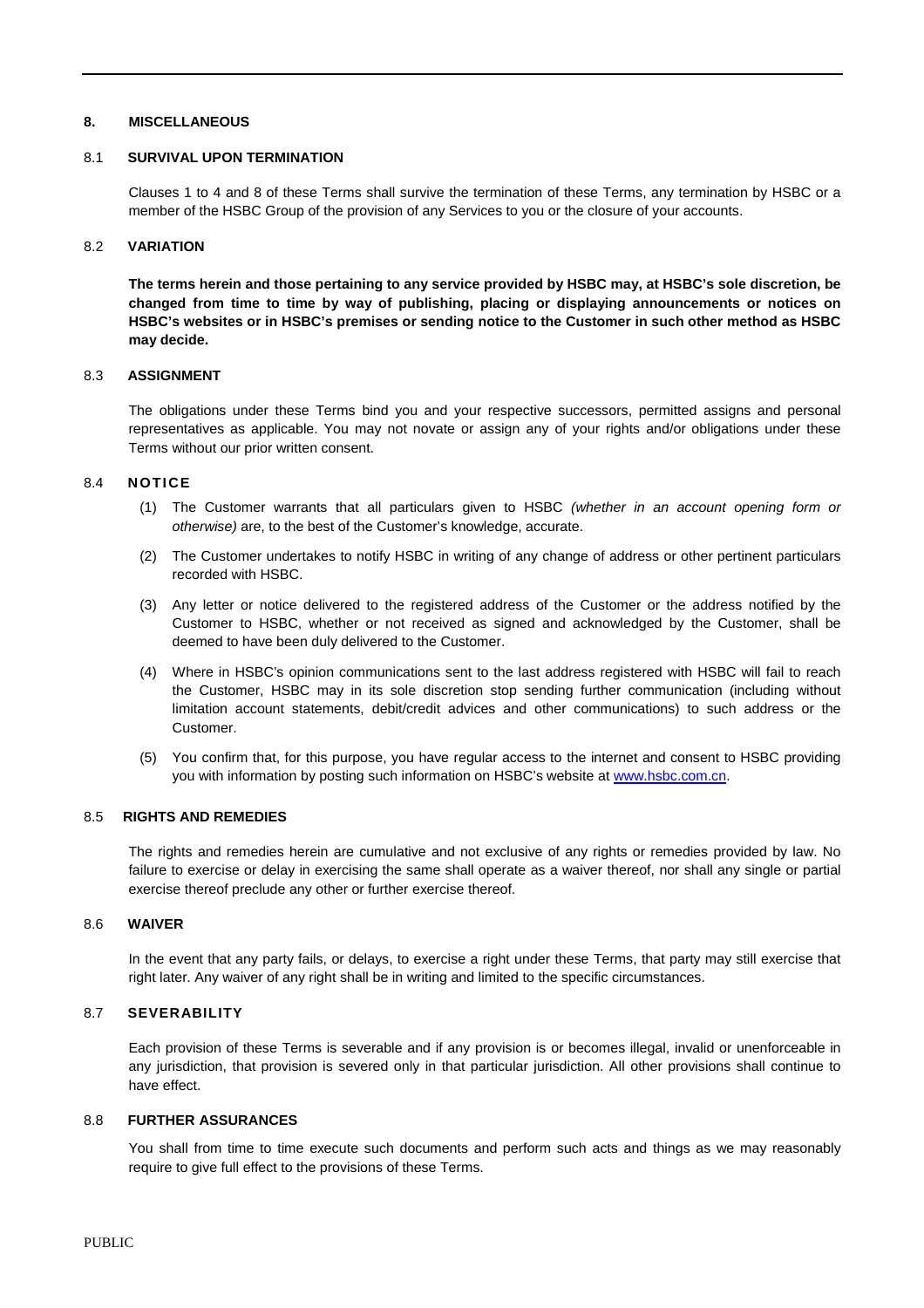## **9. GOVERNING LAW AND JURISDICTION**

These Terms and any non-contractual obligations arising out of or in connection with them shall be governed by the laws of the People's Republic of China and the parties submit to the exclusive jurisdiction of the court at the place of HSBC's principal office*.*

## **10. Contact HSBC**

For any suggestion on HSBC's service, please contact us at: 400 821 8878

## **CUSTOMER ACCEPTANCE**

We kindly request that you sign these Terms where indicated below and return a signed copy to us.

You hereby consent to, accept and acknowledge these Terms of Business by signing below.

**Company Name:**

**Signed:**

**Date:**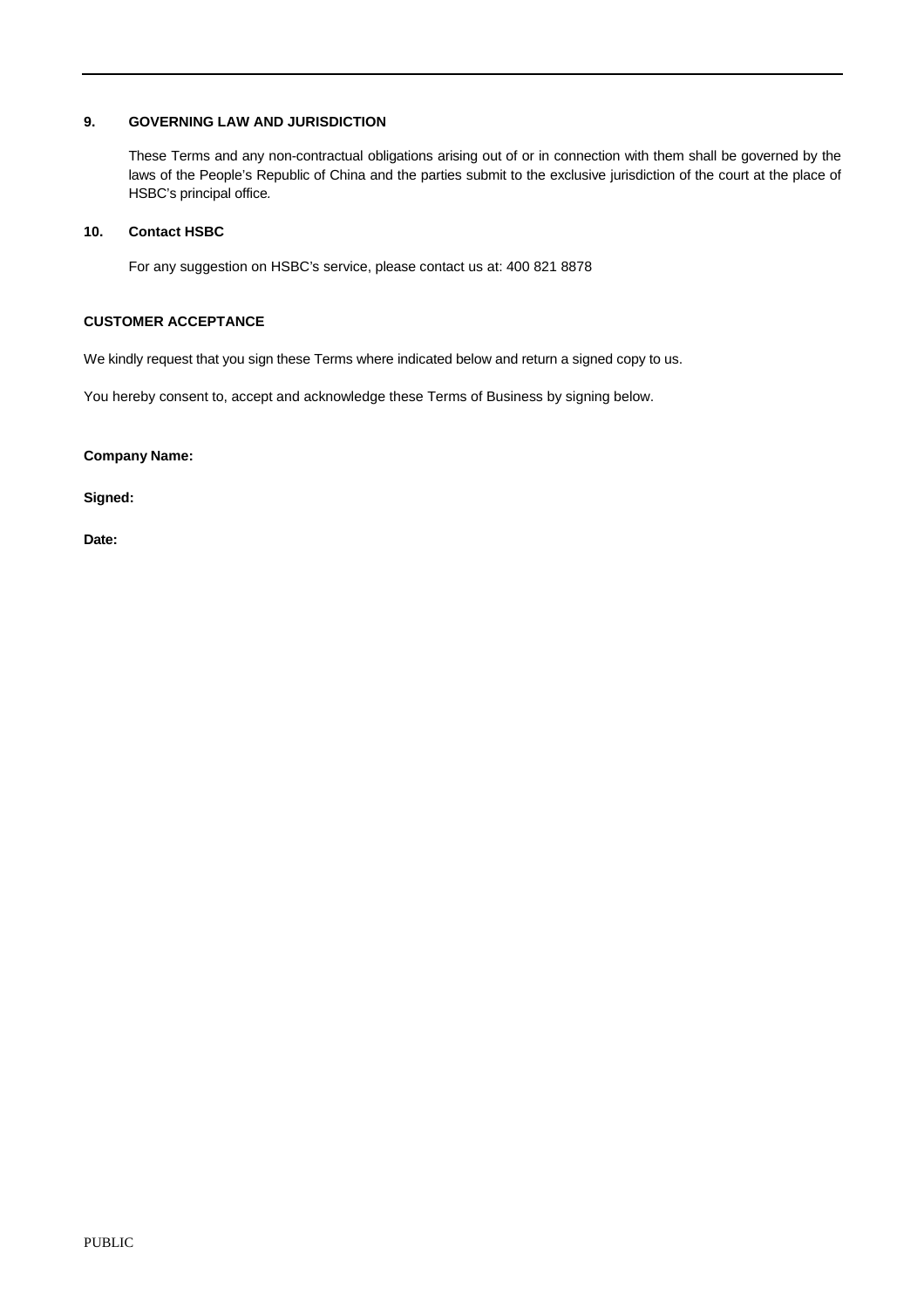#### **DEFINITIONS SCHEDULE**

- "**Authorities**" includes any judicial, administrative, public or regulatory body, any government, any Tax Authority, securities or futures exchange, court, central bank or law enforcement body, or any of their agents, with jurisdiction over any part of the HSBC Group.
- "**Compliance Obligations**" means obligations of the HSBC Group to comply with: (a) Laws, or international guidance and internal policies or procedures, (b) any demand and/or requests from Authorities or reporting, disclosure or other obligations under Laws, and (c) Laws requiring HSBC to verify the identity of our customers.
- "**Connected Person**" means a person or entity (other than you) whose information (including Personal Data or Tax Information) you provide, or is provided on your behalf, to any member of the HSBC Group in connection with the provision of the Services. Connected Person may include, but is not limited to, any guarantor, a director or officer of a company, partners or members of a partnership, any "substantial owner", "controlling person", or beneficial owner, trustee, settler or protector of a trust, account holder of a designated account, payee of a designated payment, representative, your agent or nominee, or your principal where you are acting on another's behalf, or any other persons or entities with whom you have a relationship (such as the Customer's buyers, suppliers and vendors) that is relevant to your banking or other service relationship with the HSBC Group.
- "**controlling persons**" means individuals who exercise control over an entity (for a trust, these are the settlor, the trustees, the protector, the beneficiaries or class of beneficiaries, and any other individual who exercises ultimate effective control over the trust, and for entities other than a trust, such term means persons in equivalent or similar positions of control).
- "**Customer Information**" means Personal Data, Tax Information and/or confidential information of either the Customer or a Connected Person.
- "**Financial Crime**" means money laundering, terrorist financing, bribery, corruption, tax evasion, fraud, evasion of economic or trade sanctions, and/or violations, or acts or attempts to circumvent or violate any Laws relating to these matters.
- "**HSBC Group**" means HSBC Holdings plc, and/or any of, its affiliates, subsidiaries, associated entities and any of their branches and offices (together or individually), and "member of the HSBC Group" has the same meaning.
- "**Laws**" means any applicable local or foreign statute, law, regulation, ordinance, rule, judgment, decree, voluntary code, directive, sanctions regime, court order, agreement between any member of the HSBC Group and an Authority, or agreement or treaty between Authorities and applicable to HSBC or a member of the HSBC Group.
- "**Personal Data**" means any information relating to an individual (and corporate entities, in those countries where data privacy law applies to corporates), from which the individual can be identified, including, without limitation, sensitive personal data, name(s), gender, identity information, residential address(es), contact information, age, date of birth, place of birth, nationality, citizenship, personal and marital status, occupation information, income and asset information, indebtedness, social security information, biometrics information (such as signature, handwriting, fingerprint, voice, iris, face recognition information, etc.), account information, credit information, transaction information, personal information acquired or kept during the establishment or maintenance of business relationship (e.g. log information related to use/ operation of internet banking, mobile banking, WeChat banking or other relevant applications, video and audio record, correspondence record and contents, device identifier and code, hardware type and serial number, etc.), and information derived from processing and/or analysing of personal information.
- "**Services**" includes, without limitation, (a) the opening, maintaining and closing of bank accounts, (b) providing you with credit facilities and other banking products and services, processing applications, ancillary credit assessment and product eligibility assessment, and (c) the maintenance of HSBC's overall relationship with you, including promoting financial services or related products to you, market research, insurance, audit and administrative purposes.
- "**substantial owners**" means any individuals entitled to more than 10% of the profits of or with an interest of more than 10% in an entity either directly or indirectly.
- "**Tax Authorities**" means domestic or foreign tax, revenue or monetary authorities.